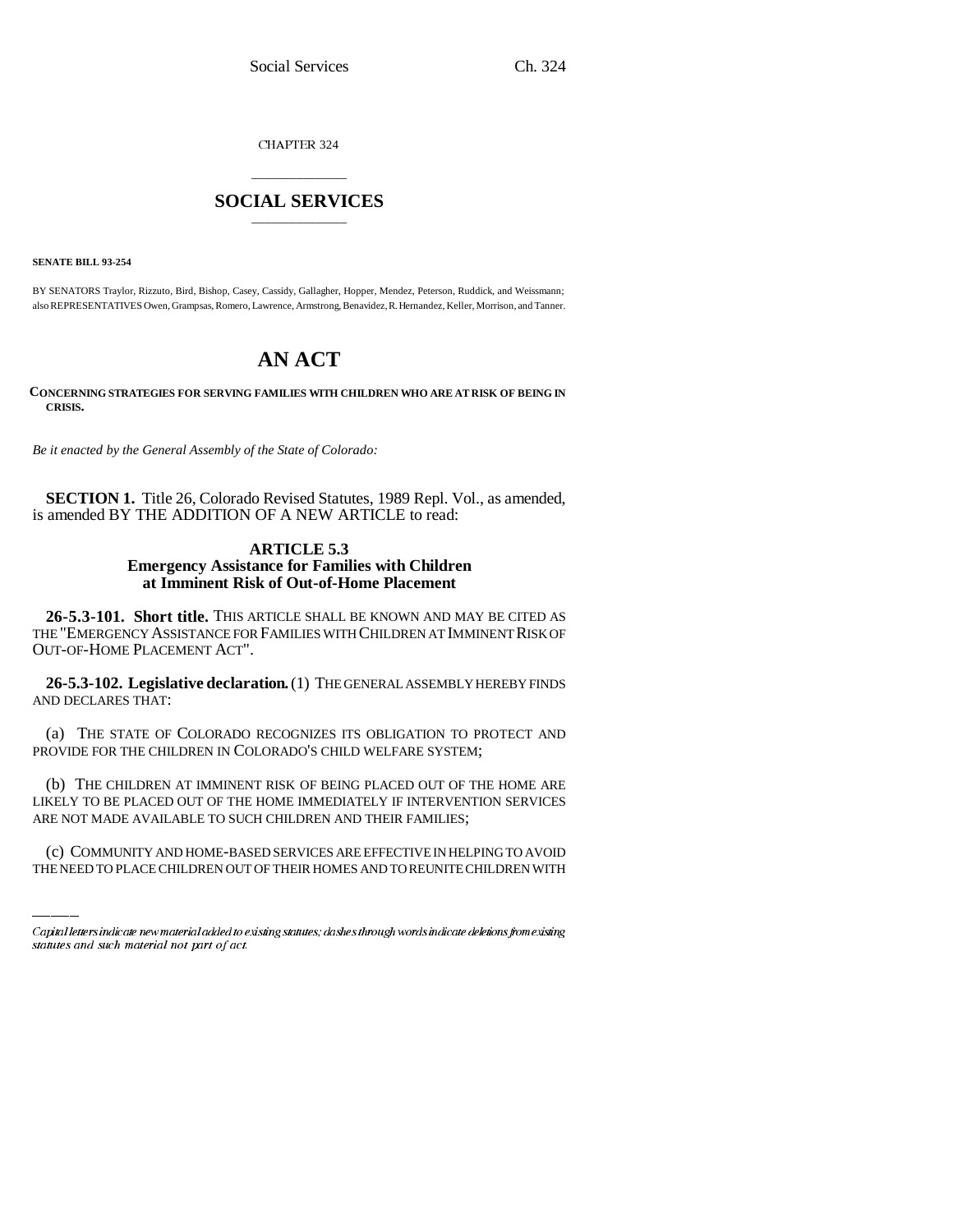### Ch. 324 Social Services

THEIR FAMILIES. HOWEVER, ALTERNATIVES TO OUT-OF-HOME PLACEMENT ARE AVAILABLE ONLY TO A SMALL PERCENTAGE OF CHILDREN IN THE STATE DUE TO INSUFFICIENT STATEWIDE RESOURCES.

(d) FAMILIES WITH CHILDREN AT IMMINENT RISK OF BEING PLACED OUT OF THE HOME ARE FAMILIES IN CRISIS AND IN NEED OF EMERGENCY ASSISTANCE TO AVOID SUCH PLACEMENT OR TO REUNITE FAMILIES WHEN AN EMERGENCY HAS RESULTED IN AN OUT-OF-HOME PLACEMENT, WHICH ASSISTANCE INCLUDES, BUT IS NOT LIMITED TO, INTENSIVE FAMILY PRESERVATION SERVICES AND OTHER SERVICES DESIGNED TO MAINTAIN A CHILD AT HOME;

(e) FEDERAL FINANCIAL PARTICIPATION IS AVAILABLE TO PROVIDE EMERGENCY ASSISTANCE TO NEEDY FAMILIES WITH CHILDREN IN THE FORM OF INTAKE, ASSESSMENT, COUNSELING, TREATMENT, AND OTHER FAMILY PRESERVATION SERVICES THAT MEET NEEDS OF THE FAMILY WHICH ARE ATTRIBUTABLE TO THE EMERGENCY OR CRISIS SITUATION;

(f) THE PROVISION OF EMERGENCY ASSISTANCE IS LIKELY TO REDUCE THE ESCALATING STATE GENERAL FUND COSTS OF OUT-OF-HOME PLACEMENTS, THEREBY MAKING MONEYS AVAILABLE FOR OTHER NECESSARY CHILDREN AND FAMILY SERVICES OR PROGRAMS; AND

(g) BECAUSE THE CHILD WELFARE SYSTEM IS A CONTRIBUTING FACTOR TO THE STATE'S EXPENDITURES, IT IS IMPORTANT TO MAXIMIZE MONEYS AVAILABLE TO THE STATE FOR CHILD WELFARE NEEDS BY MAKING SERVICE DELIVERY SYSTEMS FAMILY-FOCUSED, COST-EFFICIENT, AND ACCESSIBLE STATEWIDE.

(2) THE GENERAL ASSEMBLY FURTHER FINDS AND DECLARES THAT IT IS THEREFORE APPROPRIATE TO AUTHORIZE THE IMPLEMENTATION OF AN EMERGENCY ASSISTANCE PROGRAM FOR FAMILIES WITH CHILDREN AT IMMINENT RISK OF BEING PLACED OUT OF THE HOME. IN ADDITION, IT IS APPROPRIATE TO DEVELOP A PLAN FOR THE USE OF MONEYS SAVED AS A RESULT OF PROVIDING EMERGENCY ASSISTANCE TO FAMILIES.

**26-5.3-103. Definitions.** AS USED IN THIS ARTICLE, UNLESS THE CONTEXT OTHERWISE REQUIRES:

(1) "AFDC" MEANS THE FEDERAL "AID TO FAMILIES WITH DEPENDENT CHILDREN PROGRAM".

(2) "AT IMMINENT RISK OF BEING PLACED OUT OF THE HOME" MEANS THAT WITHOUT INTERCESSION A CHILD WILL BE PLACED OUT OF THE HOME IMMEDIATELY.

(3) "EMERGENCY ASSISTANCE PROGRAM" OR "PROGRAM" MEANS THE PROGRAM FOR EMERGENCY ASSISTANCE FOR FAMILIES WITH CHILDREN AT IMMINENT RISK OF OUT-OF-HOME PLACEMENT AS AUTHORIZED BY THIS ARTICLE.

**26-5.3-104. Emergency assistance for families with children at imminent risk of being placed out of the home authorized - amendment to state plan required - single state agency - compliance with federal requirements.** (1) THE EXECUTIVE DIRECTOR OF THE STATE DEPARTMENT IS HEREBY AUTHORIZED TO AMEND THE STATE TITLE IV-A PLAN BY PROVIDING FOR THE ESTABLISHMENT AND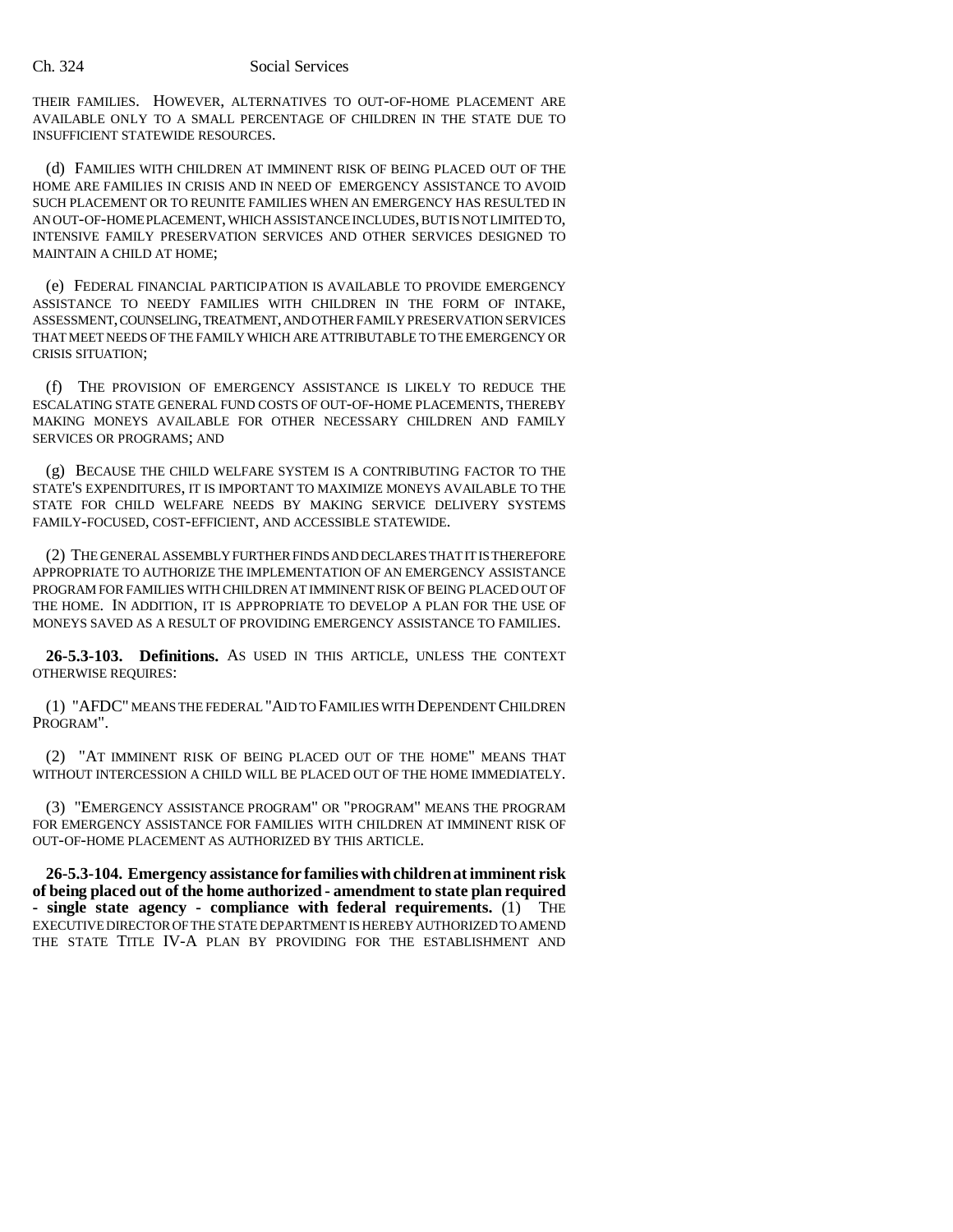Social Services Ch. 324

IMPLEMENTATION OF AN EMERGENCY ASSISTANCE PROGRAM FOR FAMILIES WITH CHILDREN AT IMMINENT RISK OF BEING PLACED OUT OF THE HOME. THE PURPOSE OF THE PROGRAM SHALL BE TO MEET THE NEEDS OF THE FAMILY IN CRISIS DUE TO THE IMMINENT RISK OF OUT-OF-HOME PLACEMENT BY PROVIDING EMERGENCY ASSISTANCE IN THE FORM OF INTAKE, ASSESSMENT, COUNSELING, TREATMENT, AND OTHER FAMILY PRESERVATION SERVICES THAT MEET THE NEEDS OF THE FAMILY WHICH ARE ATTRIBUTABLE TO THE EMERGENCY OR CRISIS SITUATION.

(2) THE STATE DEPARTMENT IS HEREBY DESIGNATED AS THE SINGLE STATE AGENCY TO ADMINISTER THE EMERGENCY ASSISTANCE PROGRAM IN ACCORDANCE WITH TITLE IV-A OF THE FEDERAL "SOCIAL SECURITY ACT" AND THIS ARTICLE. SUCH PROGRAM SHALL BE UNIFORM TO THE EXTENT REQUIRED BY THE FEDERAL ACT.

 (3) NOTHING IN THIS ARTICLE SHALL PREVENT THE STATE DEPARTMENT FROM COMPLYING WITH FEDERAL REQUIREMENTS FOR A PROGRAM OF EMERGENCY ASSISTANCE IN ORDER FOR THE STATE OF COLORADO TO QUALIFY FOR FEDERAL FUNDS UNDER TITLE IV-A OF THE FEDERAL "SOCIAL SECURITY ACT" AND TO USE SUCH FEDERAL FUNDS FOR FAMILIES WITH CHILDREN AT IMMINENT RISK OF IMMEDIATE OUT-OF-HOME PLACEMENT AND TO REUNITE CHILDREN WITH THEIR FAMILIES, WITHIN THE LIMITS OF AVAILABLE APPROPRIATIONS.

**26-5.3-105. Eligibility requirements - period of eligibility - services available.** (1) FAMILIES WITH CHILDREN AT IMMINENT RISK OF OUT-OF-HOME PLACEMENT SHALL BE ELIGIBLE FOR EMERGENCY ASSISTANCE. ASSISTANCE SHALL BE AVAILABLE TO OR ON BEHALF OF A NEEDY CHILD UNDER TWENTY-ONE YEARS OF AGE AND ANY OTHER MEMBER OF THE HOUSEHOLD IN WHICH THE CHILD LIVES IF:

(a) SUCH CHILD IS LIVING WITH ANY OF THE RELATIVES DESCRIBED IN SECTION 26-2-103 (4) (a) IN A PLACE OF RESIDENCE MAINTAINED BY THE RELATIVE AS THE RELATIVE'S OWN HOME;

(b) SUCH CHILD IS WITHOUT RESOURCES IMMEDIATELY ACCESSIBLE TO MEET THE CHILD'S NEEDS; AND

(c) THE EMERGENCY ASSISTANCE IS NECESSARY TO AVOID DESTITUTION OR TO PROVIDE LIVING ARRANGEMENTS FOR THE CHILD IN A HOME.

(2) ASSISTANCE SHALL BE AUTHORIZED FOR A FAMILY NO MORE THAN ONCE DURING A TWELVE-MONTH PERIOD.

(3) EMERGENCY ASSISTANCE PROVIDED PURSUANT TO THIS ARTICLE SHALL BE USED FOR, BUT SHALL NOT BE LIMITED TO, THE FOLLOWING:

(a) TWENTY-FOUR-HOUR EMERGENCY SHELTER FACILITIES OR CARETAKERS FOR CHILDREN WHO MUST BE REMOVED FROM THEIR HOMES IN EMERGENCY SITUATIONS;

(b) COUNSELING, INCLUDING CRISIS COUNSELING AVAILABLE BY TELEPHONE TWENTY-FOUR HOURS A DAY;

(c) INFORMATION REFERRAL;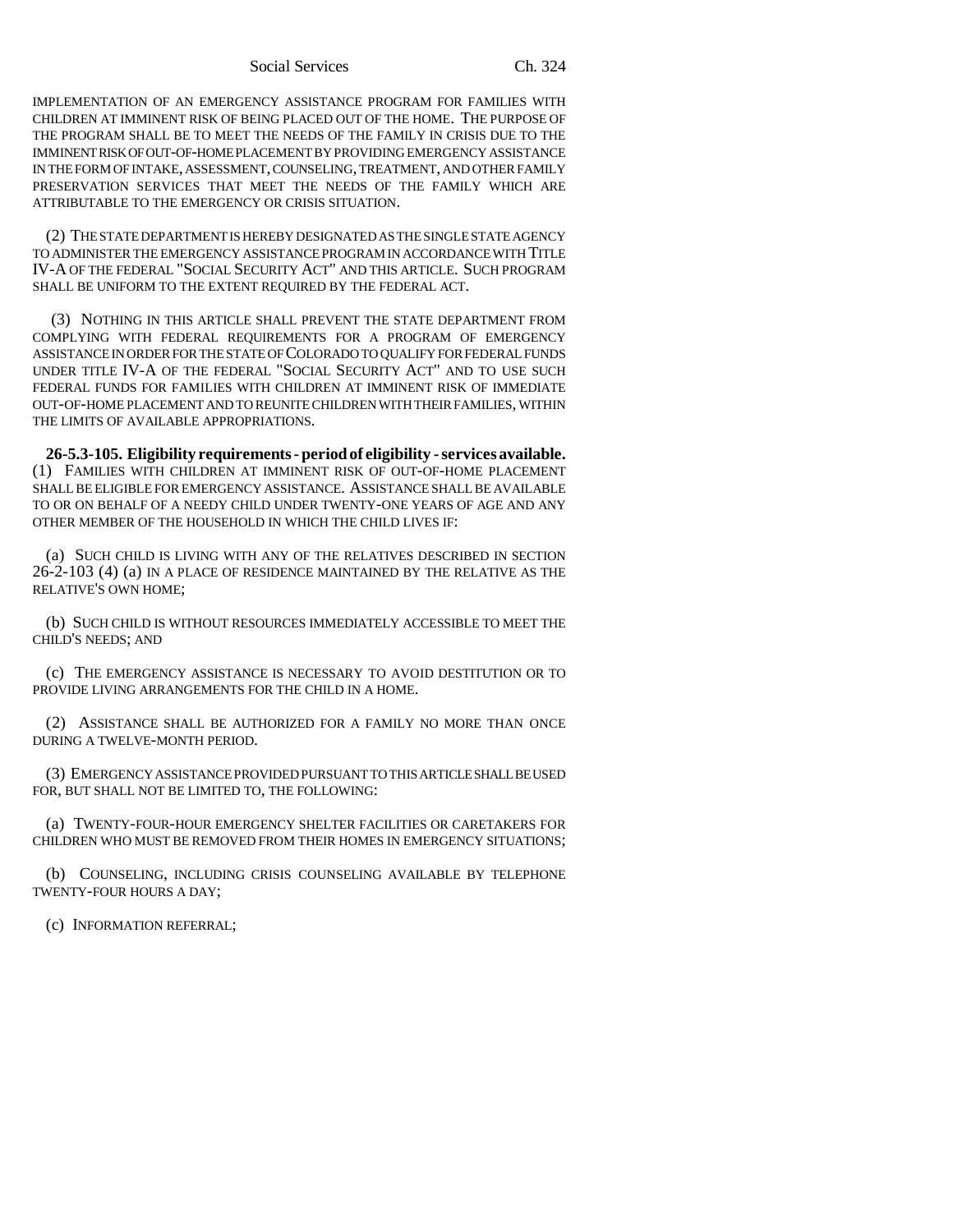(d) INTENSIVE FAMILY PRESERVATION SERVICES;

(e) IN-HOME SUPPORTIVE HOMEMAKER SERVICES;

(f) SERVICES USED TO DEVELOP AND IMPLEMENT A DISCRETE CASE PLAN, AS PROVIDED BY TITLE IV-A OF THE FEDERAL "SOCIAL SECURITY ACT";

(g) DAY TREATMENT SERVICES FOR CHILDREN.

**26-5.3-106. State's savings - cash fund created - use of moneys in fund - plan required.** (1) THERE IS HEREBY CREATED A FAMILY ISSUES CASH FUND. MONEYS SHALL BE DEPOSITED IN THE FUND AS FOLLOWS:

(a) ANY SAVINGS TO THE GENERAL FUND REALIZED AS A RESULT OF FEDERAL FINANCIAL PARTICIPATION AVAILABLE TO THE STATE BASED ON THE IMPLEMENTATION OF THE EMERGENCY ASSISTANCE PROGRAM AUTHORIZED BY SECTION 26-5.3-104;

(b) ANY FEDERAL FUNDS EARNED BY THE EXPENDITURE OF MONEYS DEPOSITED IN THE CASH FUND;

(c) ANY MONEYS CREDITED TO THE FUND IN ACCORDANCE WITH SECTION 26-5.5-105, AS CREATED BY HOUSE BILL 93-1015.

(1.5) ALL MONEYS IN THE FUND SHALL BE SUBJECT TO ANNUAL APPROPRIATION BY THE GENERAL ASSEMBLY AND SHALL BE USED FOR THE PURPOSES SET FORTH IN THE PLAN FOR IMPROVING THE CHILD WELFARE SYSTEM IN THE STATE, DEVELOPED IN ACCORDANCE WITH SUBSECTION (2) OF THIS SECTION, AND FOR THE IMPLEMENTATION OF THE EMERGENCY ASSISTANCE PROGRAM ESTABLISHED PURSUANT TO SECTION 26-5.3-104. FEDERAL FUNDS RECEIVED BY THE STATE FOR THE EMERGENCY ASSISTANCE PROGRAM SHALL BE USED ONLY FOR SUCH PROGRAM AND NOT FOR ANY OTHER PURPOSE. IN ACCORDANCE WITH SECTION 24-36-114, C.R.S., ALL INTEREST DERIVED FROM THE DEPOSIT AND INVESTMENT OF MONEYS IN THE FUND SHALL BE CREDITED TO THE GENERAL FUND. IT IS THE GENERAL ASSEMBLY'S INTENT THAT NO ADDITIONAL STATE OR COUNTY GENERAL FUND MONEYS SHALL BE USED TO FINANCE THE IMPLEMENTATION OF THE PLAN ESTABLISHED IN ACCORDANCE WITH SUBSECTION (2) OF THIS SECTION.

(2) THE STATE DEPARTMENT SHALL DEVELOP A STRATEGIC PLAN FOR IMPROVING THE CHILD WELFARE SYSTEM IN THE STATE AND FOR USING THE MONEYS IN THE FAMILY ISSUES CASH FUND CREATED IN SUBSECTION (1) OF THIS SECTION. THE PLAN SHALL SPECIFY THE SOURCE OF GENERAL FUND SAVINGS DEPOSITED IN THE CASH FUND. THE PLAN SHALL PROVIDE THAT THE MONEYS IN THE FUND SHALL, AT A MINIMUM, BE USED FOR THE FOLLOWING PURPOSES:

(a) THE DIRECT AND INDIRECT COSTS OF A LEGISLATIVE OVERSIGHT COMMITTEE FOR CHILDREN, YOUTH, AND FAMILY ISSUES AS CREATED PURSUANT TO SB 93-26;

(b) THE PROVISION OF SERVICES AIMED AT REUNITING FAMILIES AND AVOIDING OUT-OF-HOME PLACEMENTS;

(c) THE PROVISION OF SUPPORT SERVICES AND PROGRAMS FOR CHILDREN AND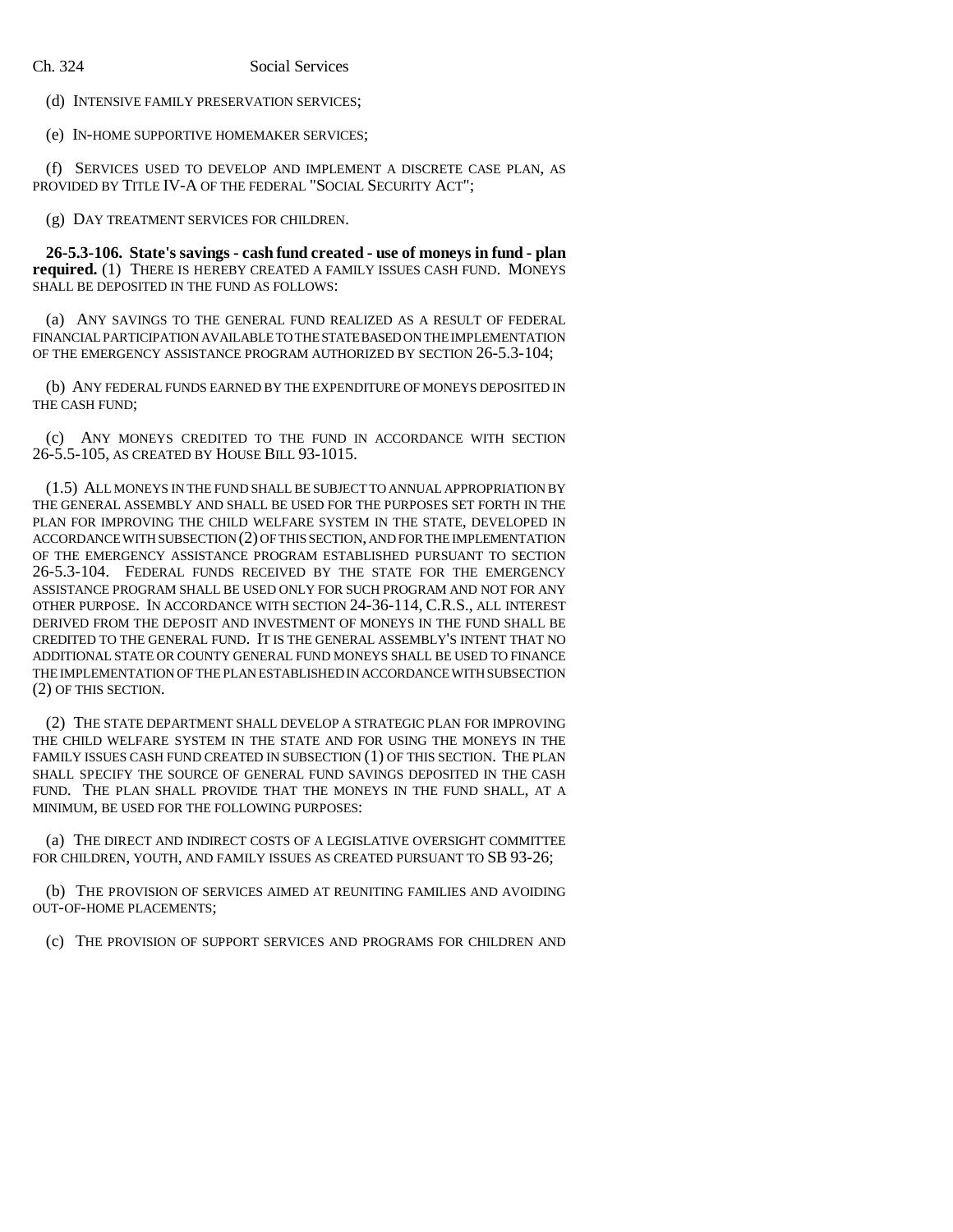FAMILIES AIMED AT PREVENTING OUT-OF-HOME PLACEMENTS;

(d) THE EXAMINATION AND ASSESSMENT OF THE FEASIBILITY AND EFFECTIVENESS OF ALTERNATIVE METHODS FOR THE PROVISION OF SERVICES AND PLACEMENT PROCEDURES FOR HOMELESS ADOLESCENTS OR ADOLESCENTS WHO ARE AT-RISK OF BEING PLACED OUT OF THE HOME;

(e) THE DEVELOPMENT AND IMPLEMENTATION OF COUNTY PILOT PROGRAMS FOR AT-RISK CHILDREN AND THEIR FAMILIES; AND

(f) THE PROVISION OF AN EXPEDITED PROCEDURE FOR PERMANENT PLACEMENT OF CHILDREN FIVE YEARS OF AGE OR YOUNGER WHO HAVE BEEN PLACED OUT OF THE **HOME.** 

(3) ON OR BEFORE DECEMBER 1, 1993, THE STATE DEPARTMENT SHALL SUBMIT THE PLAN TO THE LEGISLATIVE OVERSIGHT COMMITTEE FOR CHILDREN, YOUTH, AND FAMILIES; THE HEALTH, ENVIRONMENT, WELFARE, AND INSTITUTIONS COMMITTEES; AND THE JOINT BUDGET COMMITTEE.

**SECTION 2.** 19-1-116 (2) and (4), Colorado Revised Statutes, 1986 Repl. Vol., as amended, are amended, and the said 19-1-116 is further amended BY THE ADDITION OF A NEW SUBSECTION, to read:

**19-1-116. Funding - alternatives to placement out of the home.** (1.5) NO LATER THAN JULY 1, 1994, EACH COUNTY IN THE STATE SHALL ASSURE ACCESS TO ALTERNATIVES TO OUT-OF-HOME PLACEMENTS FOR FAMILIES WITH CHILDREN AT IMMINENT RISK OF OUT-OF-HOME PLACEMENTS. TWO OR MORE COUNTIES MAY JOINTLY PROVIDE OR PURCHASE ALTERNATIVE SERVICES TO FAMILIES IN THE RESPECTIVE COUNTIES. SUCH SERVICES SHALL EITHER BE PROVIDED FOR UNDER THE PLAN ADOPTED BY PLACEMENT ALTERNATIVE COMMISSIONS IN ACCORDANCE WITH PARAGRAPH (b) OF SUBSECTION (2) OF THIS SECTION OR PURCHASED BY THE COUNTY IF SUCH COUNTY DOES NOT HAVE A PLACEMENT ALTERNATIVE COMMISSION FOR THE COUNTY. IF A COUNTY PURCHASES ALTERNATIVE SERVICES, THE COUNTY SHALL ENSURE THAT THE SERVICES PURCHASED MEET THE GOALS OF PLACEMENT ALTERNATIVE COMMISSION PLANS, AS DESCRIBED IN SUBPARAGRAPH (I) OF PARAGRAPH (b) OF SUBSECTION (2) OF THIS SECTION.

(2) (a) The county commissioners in each county may appoint a placement alternatives commission consisting, where possible, of a physician or a licensed health professional, an attorney, representatives of a local law enforcement agency, representatives recommended by the court and probation department, representatives from the county department of social services, a local mental health clinic, and the public health department, a representative of a local school district specializing in special education, a representative of a local community centered board, representatives of a local residential child care facility and a private not for profit agency providing nonresidential services for children and families, a representative specializing in occupational training or employment programs, a foster parent, and one or more representatives of the lay community. At least fifty percent of the commission members shall represent the private sector. The county commissioners of two or more counties may jointly establish a district placement alternatives commission.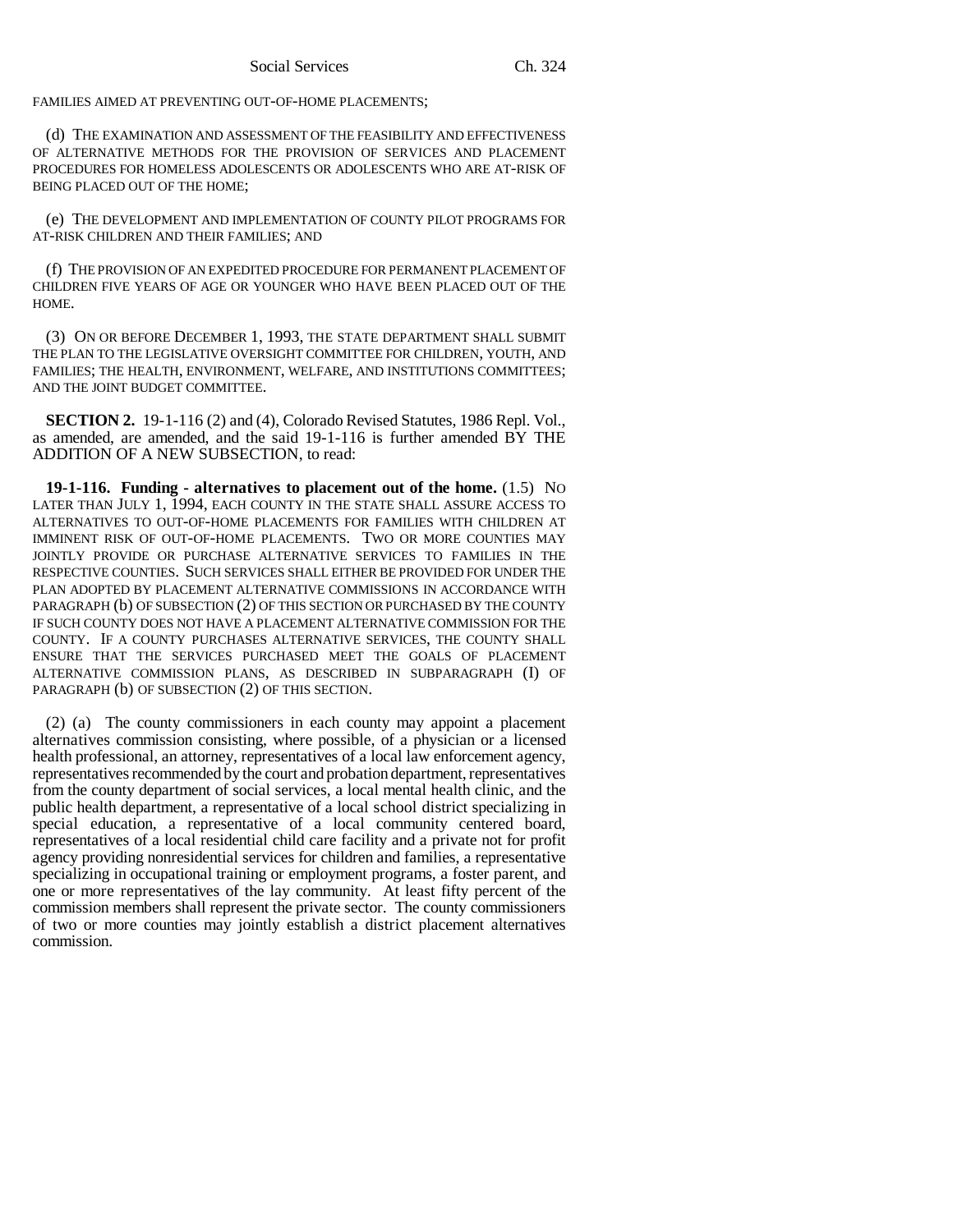### Ch. 324 Social Services

(b) (I) ON OR BEFORE JULY 1, 1994, the commission, if established, shall annually prepare a plan for the provision of or purchase of residential and nonresidential treatment programs or service for children who have been adjudicated a juvenile delinquent, or dependent or neglected, or who are subject to placement out of the home SERVICES. THE PRIMARY GOALS UNDER THE PLAN SHALL BE TO PREVENT IMMINENT PLACEMENT OF CHILDREN OUT OF THE HOME AND TO REUNITE CHILDREN WHO HAVE BEEN PLACED OUT OF THE HOME WITH THEIR FAMILIES. FOR THE PURPOSES OF THIS SUBSECTION (2), "IMMINENT PLACEMENT OUT OF THE HOME" MEANS THAT WITHOUT INTERCESSION THE CHILD WILL BE PLACED OUT OF THE HOME IMMEDIATELY. The plan shall be prepared using all available sources of information in the community, including public hearings. The plan shall specify the nature of the expenditures to be made and shall identify the services which are intended to prevent or minimize placement out of the home and to what extent. The plan shall contain, whenever practicable, a vocational component to provide assistance to older children concerning a transition into the work force upon completion of school. Upon approval of the plan by the county commissioners, the commission COUNTIES shall submit the plan to the department of social services.

(II) ON AND AFTER JULY 1, 1994, THE COMMISSIONS SHALL PREPARE MULTI-YEAR PLANS FOR SERVICES WHICH CONTAIN THE SAME GOALS AS DESCRIBED IN SUBPARAGRAPH (I) OF THIS PARAGRAPH (b), AND THE PERIOD FOR THE PLANS SHALL BE DETERMINED IN STATE BOARD RULES. THE MULTI-YEAR PLANS MAY BE AMENDED ANNUALLY FOR BUDGETARY OR PROGRAMMATIC CHANGES THAT ARE NECESSARY TO ENHANCE SERVICE DELIVERY OR AS OTHERWISE DEEMED NECESSARY TO ACCOMPLISH THE GOALS OF THE PLAN, WHICH REASONS SHALL BE SET FORTH IN STATE BOARD RULES. COUNTIES SHALL SUBMIT THE MULTI-YEAR PLANS FOR APPROVAL BY THE STATE BOARD.

(c) The commission shall review, on an ongoing basis, the effectiveness of programs within its jurisdiction which are designed to prevent or reduce placement and shall report its findings to the county commissioners annually.

(d) Repealed, L. 90, p. 1015, § 4, effective July 1, 1990.

(e) Upon approval by the state board of social services of the plan submitted pursuant to paragraph (b) of this subsection (2), the department of social services shall reimburse county departments, as described in section 26-1-122, C.R.S., for eighty percent of the expenditures made in conformance with the plan.

(4) (a) The departments of institutions, social services, and education and the judicial department shall jointly develop guidelines for the content and submission of plans as described in paragraph (b) of subsection (2) of this section. Said guidelines shall include but not be limited to the information which is gathered by the commission, the general goals to be addressed by the plan, the form of the budget for expenditures which are to be made under the plan, the services which are to be provided which are intended to prevent or minimize placement out of the home AND TO REUNITE CHILDREN WITH THEIR FAMILIES and to what extent, and the method by which the plan may be amended during the year to meet the changing local conditions; EXCEPT THAT AMENDMENTS TO THE PLAN ON AND AFTER JULY 1, 1994, SHALL BE IN ACCORDANCE WITH SUBPARAGRAPH (II) OF PARAGRAPH (b) OF SUBSECTION (2) OF THIS SECTION. ON AND AFTER JULY 1, 1993, ANY AMENDMENTS